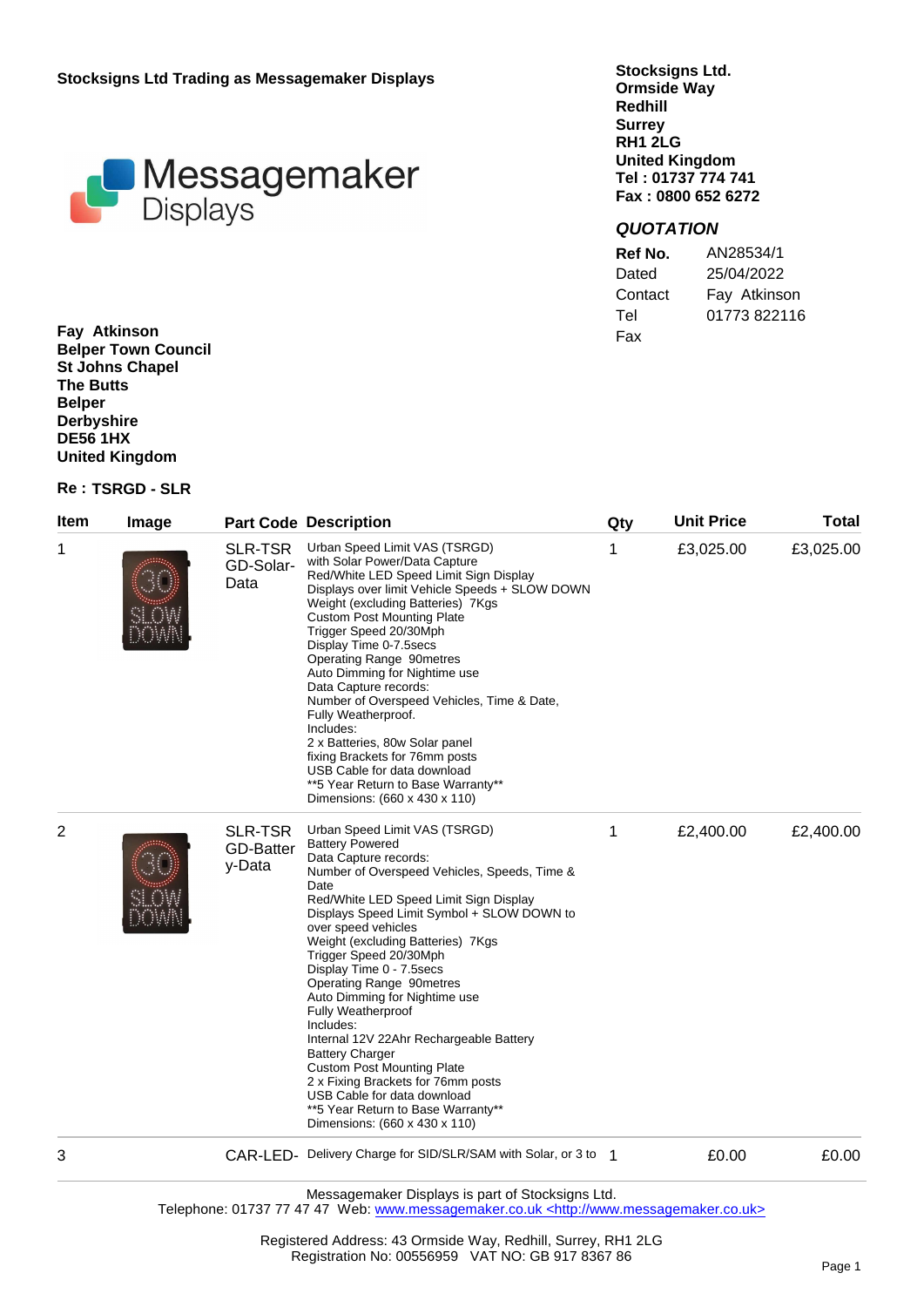| <b>Total</b> | <b>Unit Price</b> | Qty | <b>Part Code Description</b><br>4 units. | <b>SOLAR</b> | Image | Item |
|--------------|-------------------|-----|------------------------------------------|--------------|-------|------|
|              |                   |     | 2x Half Palletts                         |              |       |      |
| £5,425.00    | <b>Sub Total</b>  |     |                                          |              |       |      |
| £1,085.00    | <b>VAT</b>        |     |                                          |              |       |      |
| £6,510.00    | <b>TOTAL</b>      |     |                                          |              |       |      |

Yours sincerely,

Andy Norman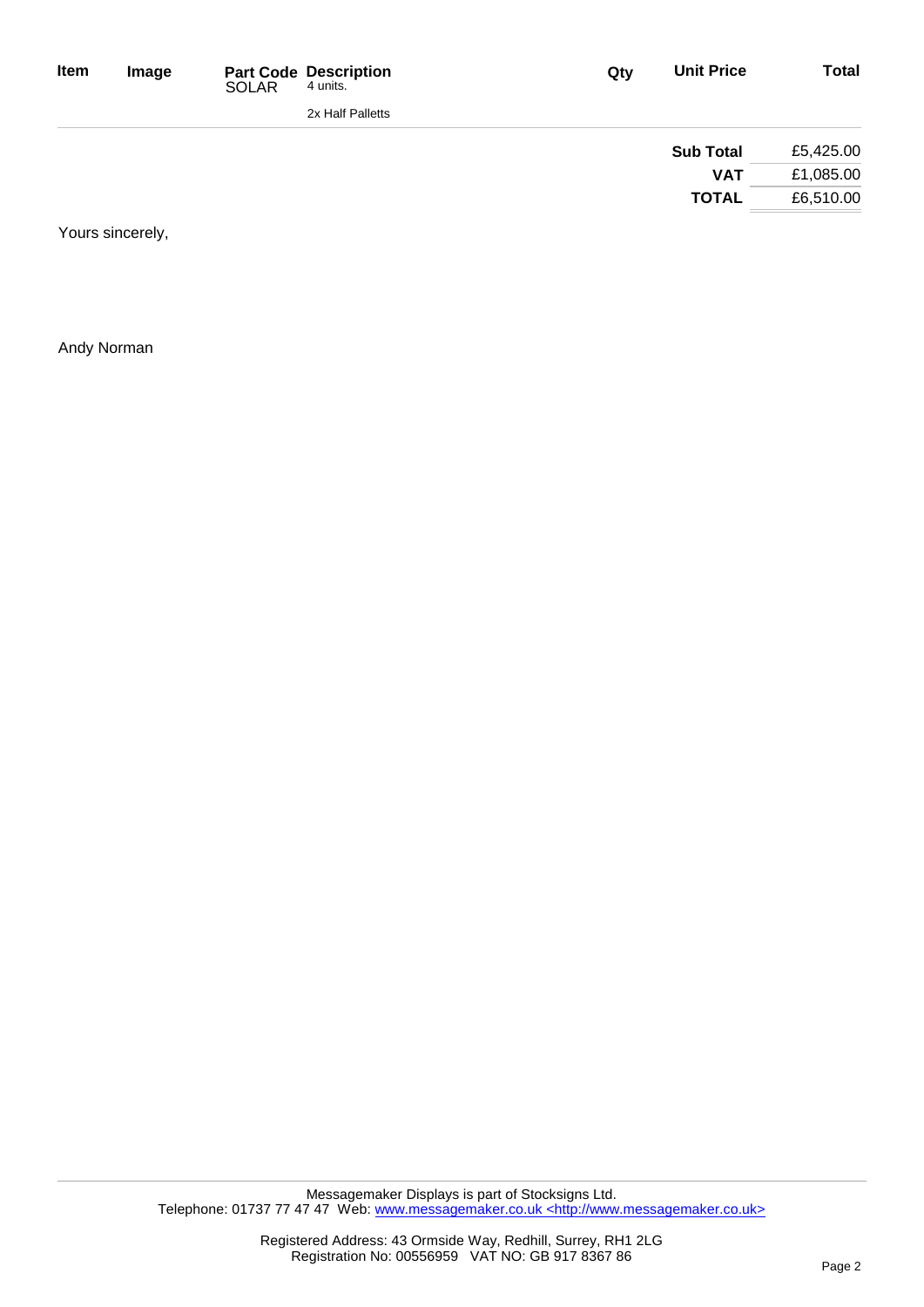| <b>TERMS OF SUPPLY</b><br><b>All Prices Quoted Exclude VAT</b> |                                                                                                                                                                                                                                                                                                                                                                                                                                                                                                                                                                                                          |  |
|----------------------------------------------------------------|----------------------------------------------------------------------------------------------------------------------------------------------------------------------------------------------------------------------------------------------------------------------------------------------------------------------------------------------------------------------------------------------------------------------------------------------------------------------------------------------------------------------------------------------------------------------------------------------------------|--|
|                                                                |                                                                                                                                                                                                                                                                                                                                                                                                                                                                                                                                                                                                          |  |
| <b>Payment terms</b>                                           | This quotation is valid for 30 days. Carriage and VAT will be as stated. Stocksigns will only contract on<br>its own standard Terms and Conditions of Sale. By signing this quotation you are accepting that those<br>Terms are incorporated into the contract between us. Please check spelling layout & colour on all<br>artwork approval. Please note that Stocksigns may not be held liable for errors in artwork not spotted<br>by you the customer. If you are not familiar with our Terms you can find a copy on our website<br>www.stocksigns.co.uk or by requesting a copy from our Sales Team. |  |
| Quality                                                        | Messagemaker are part of the Stocksigns group that are certified to ISO9001:2008 standards covering<br>the management of manufacture and sale of LED signage. Messagemaker has full WEEE certification<br>and Linkup certification. All goods are CE tested and marked as standard.                                                                                                                                                                                                                                                                                                                      |  |
| Warranty                                                       | All products are covered by a 12 Month parts and labour return to factory warranty, 6 year warranty for<br>VAS speed signs. Note that if it is impractical to return your display to our factory we are able to<br>perform warranty work on site, but that our transport costs to and from the site, together with any<br>specialist access equipment required, will be charged for.                                                                                                                                                                                                                     |  |
| Spares & support                                               | Full technical backup and a return to factory repair service is available for a minimum of 5 years from<br>date of invoice. Telephone and Internet operating support is available free of charge for 12 months<br>from purchase date.                                                                                                                                                                                                                                                                                                                                                                    |  |
| Currency                                                       | In Pounds Sterling unless stated differently above.                                                                                                                                                                                                                                                                                                                                                                                                                                                                                                                                                      |  |
| Cancellation                                                   | Cancelled orders may be subject to a restocking charge for standard product and will be Subject to a<br>cancellation charge for custom goods dependent on amount of work completed at cancellation.                                                                                                                                                                                                                                                                                                                                                                                                      |  |
| <b>Full Messagemaker</b><br>T's & C's                          | A full copy of Messagemaker terms and conditions are available on www.messagemaker.co.uk                                                                                                                                                                                                                                                                                                                                                                                                                                                                                                                 |  |